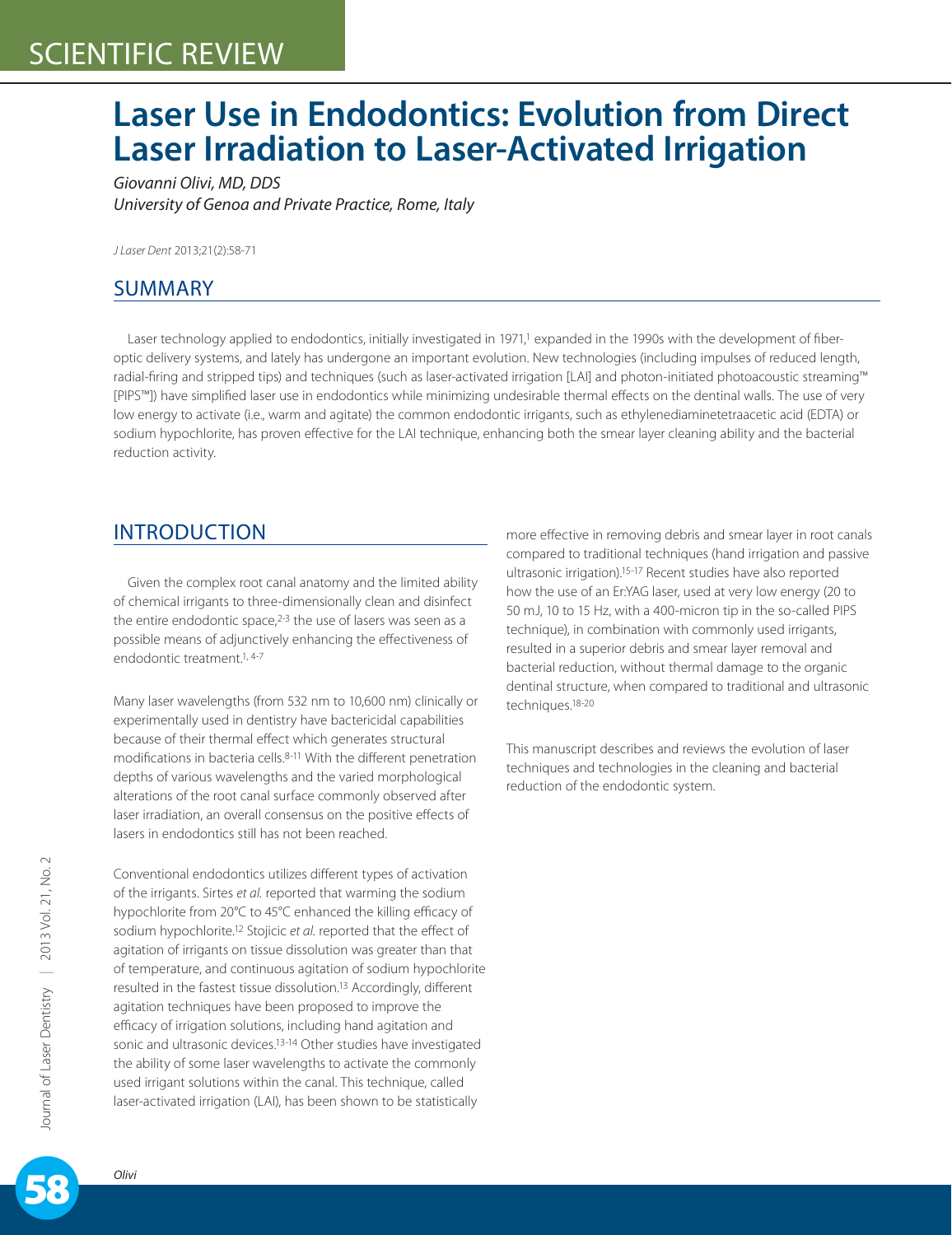### SCIENTIFIC BASIS FOR THE USE OF LASERS IN ENDODONTICS

A brief and simple introduction of basic laser physics is helpful in understanding the evolution of the laser techniques used in endodontics.

#### **Laser Interaction with Target Substances**

The interaction of light on a target follows the rules of optical physics. Light can be reflected, absorbed, diffused, or transmitted. The interaction of laser light with dentin occurs when there is optical affinity between them. This interaction is specific and selective, based on absorption and diffusion. The less affinity, the more light will be transmitted and/or reflected.

The near-infrared lasers (from 810 nm to 1340 nm) have negligible affinity for water and the hydroxyapatite of hard dental tissues and therefore penetrate to a large extent through dentinal tubules and are absorbed by the bacteria pigments. This allows for a bactericidal effect in deeper dentin layers.8

The mid-infrared lasers (2780 nm and 2940 nm) are primarily absorbed by water (and, to a lesser degree, hydroxyapatite) in the dentinal walls and their bactericidal effect, via photothermal energy, is more superficial.<sup>9</sup> Their affinity for water in dentin also performs a certain amount of ablation of the superficial dentin as a result of the photothermal effect.

The carbon dioxide laser (10,600 nm) has a strong affinity for water and especially hydroxyapatite. The inability of this wavelength to utilize a fiber-optic delivery system limits its utility in intracanal applications. In 1999 Kesler *et al.* evaluated the clinical use of a specially designed microprobe (coupled to a  $CO<sub>2</sub>$ laser handpiece) within the apical third and reported a level of success comparable to conventional endodontic treatment.<sup>21</sup>

The interaction of different laser wavelengths on different targets (such as bacteria, dentin, and irrigants), via absorption or diffusion, generates biological effects responsible for different therapeutic actions that can be summarized as:

- photothermal effects
- photochemical effects
- photothermal effects inducing photomechanical and photoacoustic effects.

#### *Effects of Laser Light on Bacteria*

At different power levels, all laser wavelengths destroy the cell wall because of their *photothermal effect.* The initial damage takes place in the cell wall via alterations in the osmotic gradient leading to swelling and cellular death.9 Gram-negative bacteria, due to the structural characteristics of the different cell walls, are more easily destroyed with less energy and less irradiation than gram-positive bacteria.9

When erbium laser energy is delivered with very short pulse durations (less than 150 microseconds) in a liquid-filled environment, a shock wave phenomenon (*photo-mechanicalacoustic effect*) can occur. A recent study reported a direct bactericidal effect related to this shock wave-like phenomenon; a bacterial kill of 73% was seen when distilled water was activated by PIPS for 30 seconds in an *ex vivo* infected root canal.22 The use of PIPS technique with sodium hypochlorite or EDTA is described later in this paper.

#### *Morphological Effects of Laser Light on the Dentinal Surface*

Besides these positive outcomes, the laser thermal effect can generate some damage to the dentin walls. Several studies have investigated the laser-induced morphological effects on root canal walls as collateral sequelae of cleaning and bacterial reduction performed with different lasers. When they are used on dry tissue, both the near-infrared and the mid-infrared lasers produce characteristic thermal effects.23 Near-infrared lasers cause morphological alterations of the dentinal wall; the smear layer is only partially removed, and the dentinal tubules are primarily closed as a result of melting of the inorganic dentinal structures24-26 (Figures 1-2). Mid-infrared lasers completely vaporize the smear layer, but also produce a superficial thermal phenomenon on the dentin27-31 (Figure 3). When used in dry mode in narrow and/or curved canals, these lasers can produce over-enlarging of the coronal section, apical transportation, perforation, and root canal ledging<sup>19, 32</sup> (Figure 4). This is why recent investigations are looking for nonthermal laser bacterial reduction methods such as photo-activated disinfection (PAD) or  $|$  Al.

#### *Effects of Laser Light on Irrigants*

Investigations on laser-activated irrigation reported that pulsed erbium lasers can generate a movement of fluids at high speed through a cavitation effect. The expansion (via thermal effect) and successive vapor bubble implosion within irrigant fluids generate a secondary cavitation effect on the intracanal fluids.33-35 The pulsed erbium lasers' effect on the irrigants within the root canal produced a clean and debrided dentin surface.<sup>15-16</sup> A particular type of laser activation of irrigants (PIPS) utilizes very low energy (ranging from 50 mJ to 20 mJ) at 10 to 15 Hz delivered with very short pulses (50 microseconds) to generate a more profound shock wave than cavitation. The final effect is similar to the previously described effect with LAI.18-20

When PIPS is used to activate 17% EDTA, a superior removal of smear layer and debris is obtained when compared to hand irrigation18-19 (Figures 5-6). When PIPS is used to activate 6% sodium hypochlorite, an effective bacterial reduction in the endodontic system through a three-dimensional streaming of fluids is obtained<sup>20, 36</sup> (Figures 7-8).

59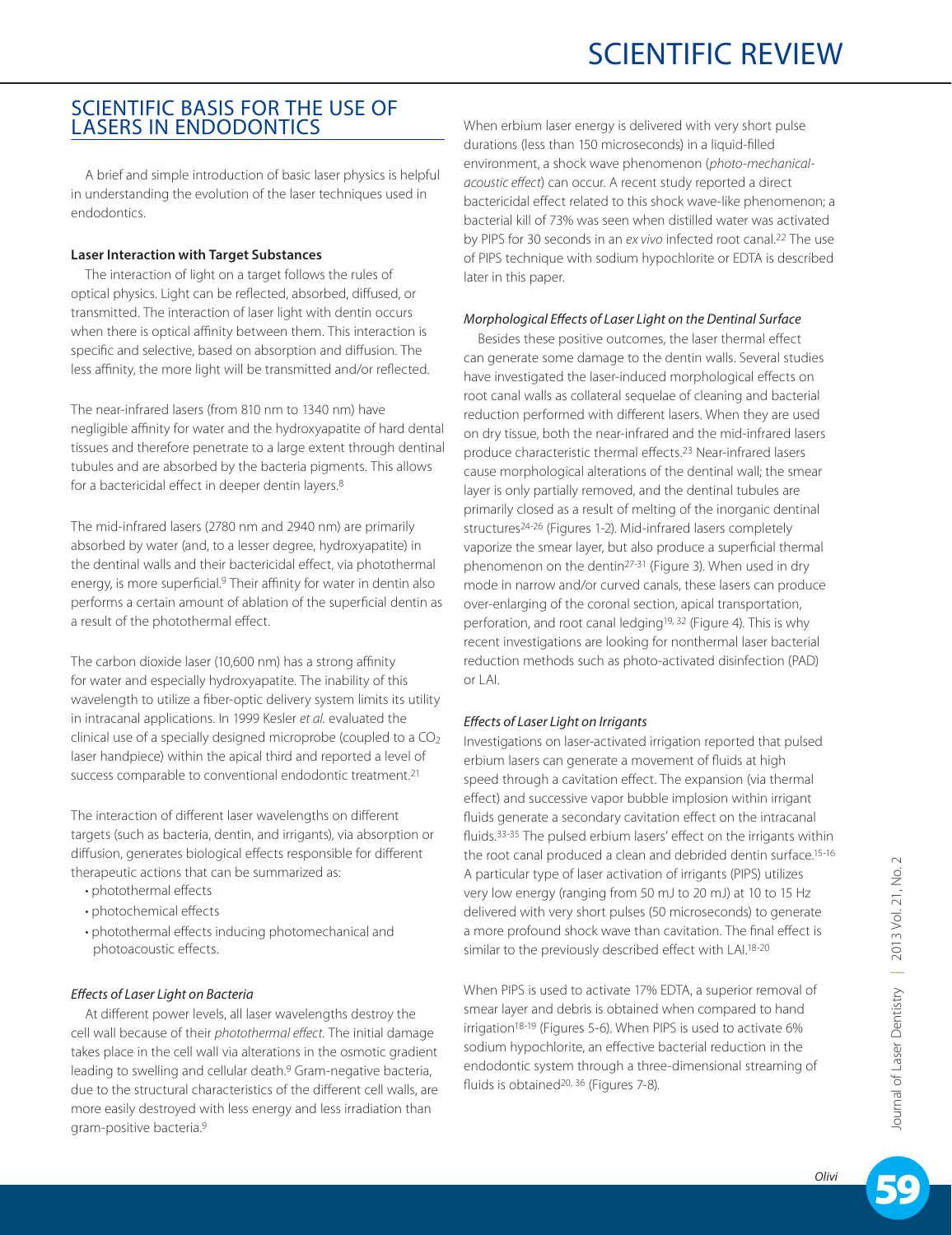







*Figure 1: Scanning electron micrographic (SEM) image of dentin irradiated with Nd:YAG laser, dry, at 100 mJ, 15 Hz, 1.5 W. Note the extensive areas of dentinal melting and bubbles.*

*[Figure 1 is provided courtesy of Prof. Vasilios Kaitsas, and appears as Figure 9 in: Olivi G, Crippa R, DiVito E, Iaria G, Kaitsas V. Laser in endodontics: A review and outlook.* Endo Tribune (Italian Edition) *2010;4(1):1, 13-18. Italian.]*

*Figure 2: SEM image of dentin irrradiated with 810-nm diode laser in dry mode, at 1.5 W, 50% time on / 50% time off, 200-micron fiber. Extensive areas of thermal damage, with flakes and smear layer.*

*[Figure 2 is provided courtesy of Prof. Vasilios Kaitsas, and appears as Figure 11 in: Olivi G, Crippa R, DiVito E, Iaria G, Kaitsas V. Laser in endodontics: A review and outlook.* Endo Tribune (Italian Edition) *2010;4(1):1, 13-18. Italian.]*

*Figure 3: SEM image at higher magnification of Er:YAG laser-ablated dentin at 75 mJ, 15 Hz, 1.1 W, 300-micron fiber, with end-firing tip. The absence of visible collagen fibrils in the intratubular dentin is consistent with vaporization via photothermal energy.*

*[Figure 5 in: DiVito EE, Colonna MP, Olivi G. The photoacoustic efficacy of an Er:YAG laser with radial and stripped tips on root canal dentin walls: An SEM evaluation.* J Laser Dent *2011;19(1):156-161. Image reproduced with permission.]*

*Figure 4: SEM image shows "hot spots" striking up the middle third of the canal walls during the withdrawal of the end-firing tip from the apex. Er:YAG laser at 75 mJ, 15 Hz, 1.1 W, 300-micron end-firing tip.*

*[Figure 2 in: DiVito EE, Colonna MP, Olivi G. The photoacoustic efficacy of an Er:YAG laser with radial and stripped tips on root canal dentin walls: An SEM evaluation.* J Laser Dent *2011;19(1):156-161. Image reproduced with permission.]*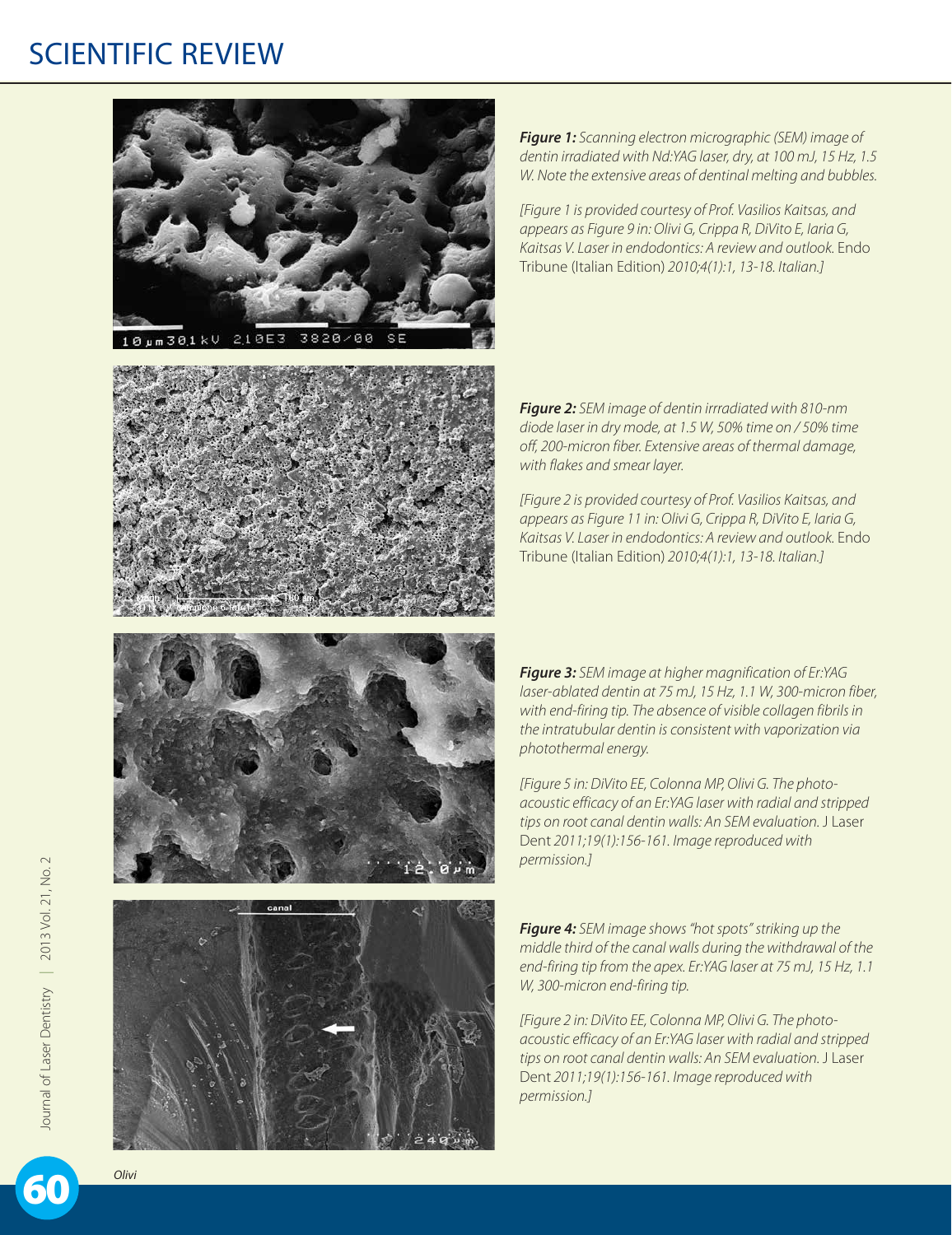#### **Parameters that Influence the Emission of Laser Energy in Endodontics**

In addition to the energy and power used, the emission mode of laser light is fundamental for the effects of laser on targets. Diode lasers emit their energy in a continuous-wave (CW) mode. A mechanical interruption of the energy emission is possible (properly called "gated" or "chopped"), allowing for better control of thermal emission and damage. The pulse duration and intervals are measured in milliseconds or microseconds (time on/off).

The Nd:YAG laser and the erbium laser family emit energy in a "pulsed" mode (also called "free-running pulse"), so that each pulse has a beginning time, increase, and an end time referred to as a Gaussian distribution. Between pulses, the tissue has time to cool somewhat (thermal relaxation time), allowing for better control of thermal effects.

Another important parameter to consider is the length of the pulse (from a few microseconds to milliseconds): shorter pulses (<150 microseconds) are responsible for higher peak power achievable with less energy and less thermal impact, and longer pulses are responsible for more thermal effects.

The tip design also affects the direction and amount of emission of the energy. Traditional laser tips and fibers are end-firing so that no energy is directed laterally. New tips are available today with different designs, tapered and tapered and stripped, so that more energy can be delivered laterally and less frontally.18, 35, 37

### LASER TECHNIQUES IN ENDODONTICS

Lasers have been used with different techniques in endodontics (Table 1):

- Traditional laser endodontics (direct laser irradiation) involves the use of end-firing tips or fibers, positioned into the canal, 1 mm shorter than the working length, irradiating while withdrawing the fiber from the canal (Figure 9).
- Photo-activated disinfection (PAD), photodynamic therapy, or light-activated disinfection (LAD) requires the use of different photosensitizers with antimicrobial activity that are selectively activated by different wavelengths.
- Laser-activated irrigation (LAI and PIPS) involves the use of radial-firing tips (which may be tapered, tapered and chemically modified, or tapered and stripped) to improve the lateral emission of photons to activate the irrigants (Figures 10-11).

| <b>Laser Wavelength</b> | <b>Laser Technique</b> | <b>Target Chromophore</b>            | Laser-Tissue<br><b>Interaction</b> | <b>Laser Effects</b>                                                                    |
|-------------------------|------------------------|--------------------------------------|------------------------------------|-----------------------------------------------------------------------------------------|
| Near-Infrared           | direct irradiation     | bacteria pigment                     | diffusion                          | photothermal                                                                            |
| Mid-Infrared            | direct irradiation     | water content of<br>dentin           | absorption                         | photothermal                                                                            |
| Visible Near-Infrared   | PAD                    | photosensitizers                     | absorption                         | photochemical                                                                           |
| Mid-Infrared            | A                      | water content of<br><i>irrigants</i> | absorption                         | cavitation via<br>photothermal                                                          |
| Mid-Infrared            | <b>PIPS</b>            | water content of<br>irrigants        | absorption                         | cavitation-<br>shock wave via<br>photothermal,<br>photomechanical,<br>and photoacoustic |

### Table 1: Laser Types and Techniques in Endodontics

### TRADITIONAL LASER ENDODONTICS (DIRECT IRRADIATION)

#### **Bacterial Reduction with Near-Infrared Lasers**

Laser-assisted canal bacterial reduction performed with the near-infrared laser requires the canals to be prepared in the traditional way; the apical preparation is performed with ISO 30/40 files, depending on the laser fiber diameter used. The irradiation is performed at the end of the traditional endodontic treatment, as a final procedure to reduce bacteria in the endodontic system before obturation. A flexible optical fiber of 200-300-micron diameter is placed 1 mm from the apex and withdrawn coronally with different techniques, such as a vertical or helical movement (at 1 or 2 mm/sec according to different procedures).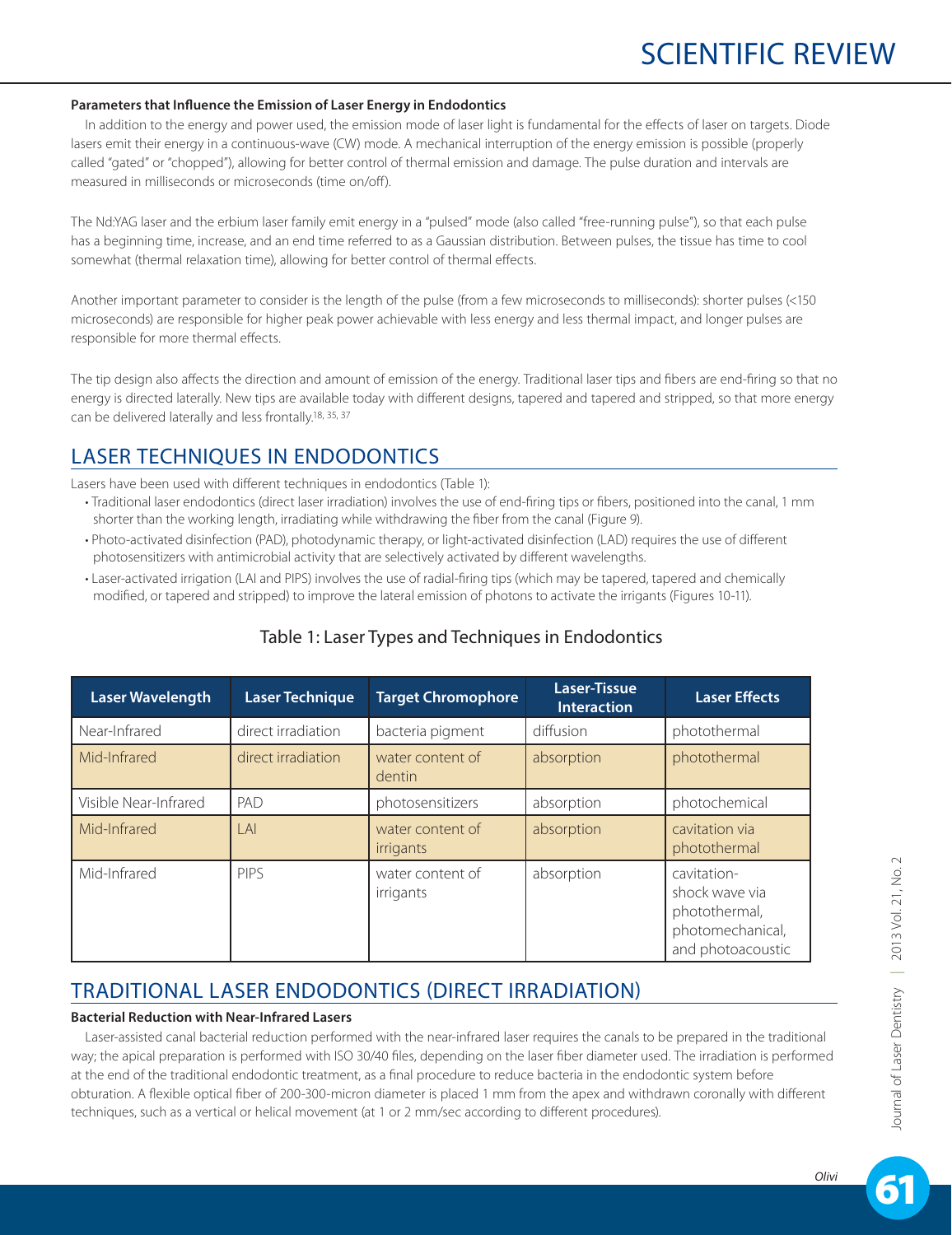



*Figure 5: SEM image of apical third of the canal walls presents completely removed smear layer from the dentin tubules following Er:YAG laser irradiation in 17% EDTA-wetted canal for 40 seconds. There is no evidence of morphological thermal damage at 20 mJ, 10 Hz, 0.2 W, 400-micron tapered and stripped tip.*

*[Figure 12 in: DiVito EE, Colonna MP, Olivi G. The photoacoustic efficacy of an Er:YAG laser with radial and stripped tips on root canal dentin walls: An SEM evaluation.* J Laser Dent *2011;19(1):156-161. Image reproduced with permission.]*

*Figure 6: SEM image of middle third of the canal walls shows the collagen fibers and internal hydroxyapatite matrices left intact, indicating the absence of Er:YAG laser thermal energy, at 2 mJ, 10 Hz, 0.2W, 400-micron tapered and stripped tip.*

*[Figure 13 in: DiVito EE, Colonna MP, Olivi G. The photoacoustic efficacy of an Er:YAG laser with radial and stripped tips on root canal dentin walls: An SEM evaluation.* J Laser Dent *2011;19(1):156-161. Image reproduced with permission.]*





*Figures 7-8: SEM images of radicular dentin previously covered with bacterial biofilm of* E. faecalis, *after irradiation with Er:YAG laser at 20 mJ, 15 Hz, PIPS tip with irrigation (EDTA). Images show destruction and detachment of bacterial biofilm and its complete vaporization from the principal root canal and from lateral tubules.*

*[Figure 7 is provided courtesy of Enrico E. DiVito, DDS, and appears as Figure 26 in: Olivi G, Crippa R, DiVito E, Iaria G, Kaitsas V. Laser in endodontics: A review and outlook.* Endo Tribune (Italian Edition) *2010;4(1):1, 13-18. Italian.]*

*[Figure 8 is provided courtesy of Enrico DiVito and David E. Jaramillo, DDS, and appears as Figure 5 in: Jaramillo DE, Aprecio RM, Angelov N, DiVito E, McClammy TV. Efficacy of photon induced photoacoustic streaming (PIPS) on root canals infected with* Enterococcus faecalis: *A pilot study.*  Endod Prac *2012;5(3):28-33.]*

Journal of Laser Dentistry | 2013 Vol. 21, No. 2 Journal of Laser Dentistry | 2013 Vol. 21, No.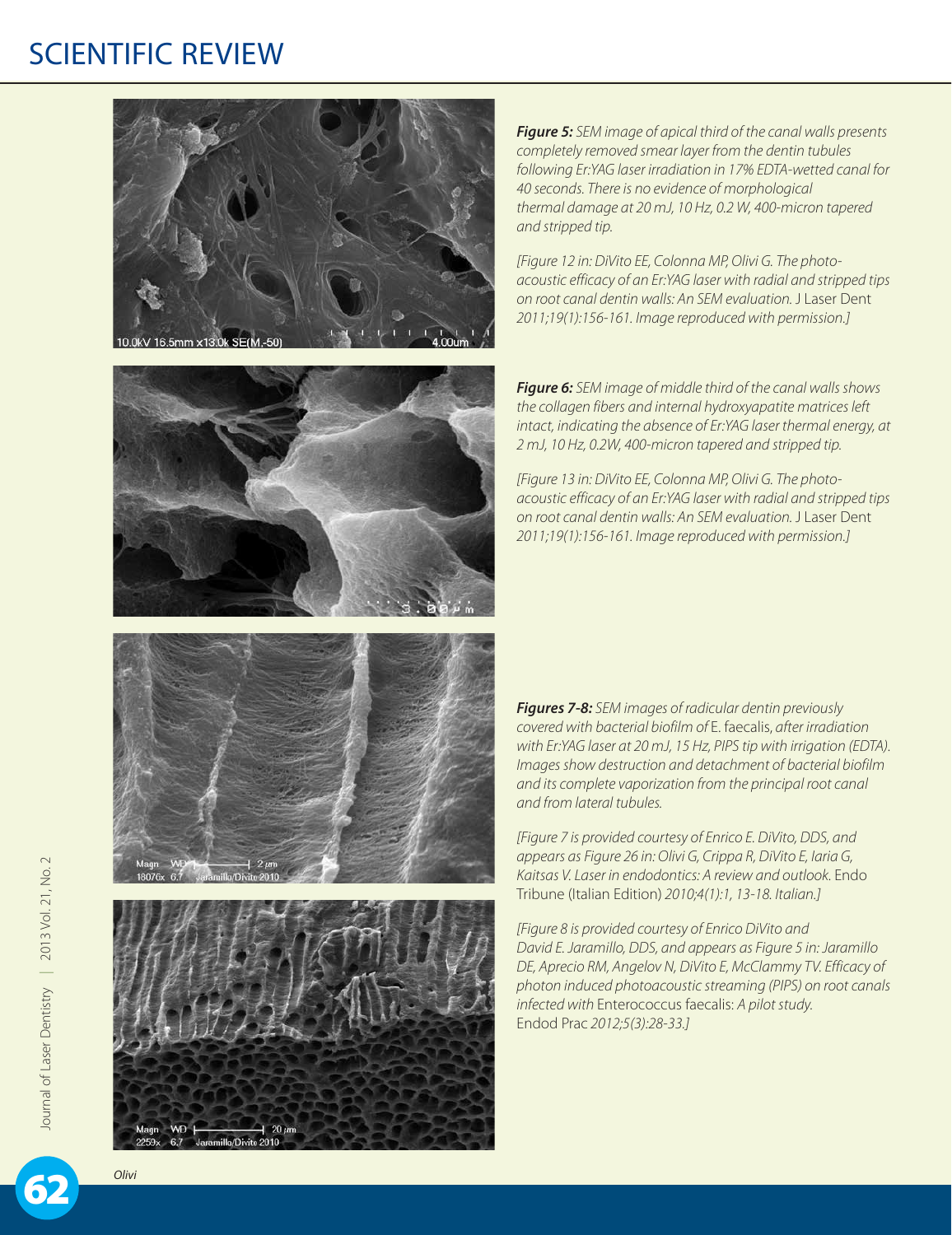Moritz *et al.* demonstrated on an experimental model how lasers spread their energy and penetrate into the dentinal wall, showing them to be physically more efficient than traditional chemical irrigant systems in bacterial reduction in the dentinal walls.<sup>38</sup> The Nd:YAG (1064 nm) laser demonstrated a bacterial reduction of three log steps at 1 mm,38 while in other studies an 810-nm CW diode laser with an output power of 0.6 W achieved a mean bacterial reduction of 74% in a 500-micron slice of dentin39 and a 980-nm CW diode laser achieved a maximum bacterial reduction of 66% at 2.3 W and 86% at 2.8 W in a 500-micron slice of dentin.40 These differences in penetration are due to specific optical characteristics of these wavelengths and specific modality of energy emission. The diffusion capacity, which is not uniform, allows the light to reach and destroy bacteria by penetrating via thermal effect.

Many other microbiological studies have confirmed the strong bactericidal action of the diode and Nd:YAG lasers with reduction up to 100% of the bacterial load in the principal canal, 41-44 but also many studies reported undesirable thermal morphological effects related to the contact of the fiber on the dentinal walls during the withdrawing movement.24, 45-48

#### **Bacterial Reduction with Mid-Infrared Lasers**

Given the low efficacy in canal preparation and shaping with the erbium lasers, the use of traditional techniques for canal preparation is required. Canals need to be prepared at the apex with ISO 30/40 instruments. The final passage with the laser is possible through the use of long, thin tips (200 and 320 microns) available from various erbium laser manufacturers, allowing for easier approach to the working length (1 mm from the apex). In this methodology, the traditional technique is to use a helical movement when withdrawing the tip (over a 5-10 sec interval), repeating 3-4 times depending on the procedure. Traditionally these techniques are performed in dry canals and without any irrigation. Moritz *et al*. obtained an almost total eradication of 99.64% of bacteria at 1.5 W,49 however these systems did not have a bactericidal effect in penetration depth in the lateral canals. Testing showed only 250 microns of penetration depth when tested in the width of the radicular wall.<sup>9, 38</sup>

Additional studies have investigated the ability of the Er,Cr:YSGG laser to reduce bacteria in traditionally prepared canals. With low power (0.5 W, 20 Hz, 25 mJ) complete eradication of bacteria was not obtained,49 while better results for the Er,Cr:YSGG laser were obtained at 1 W with a 77% reduction and at 1.5 W with 96%.43 A new area of research has investigated the capacity of the Er:YAG laser for the removal of bacterial biofilm from the apical third<sup>50</sup> and a recent *in vitro* study has further validated the capacity of the Er:YAG laser to remove endodontic biofilm from numerous bacterial species (*Actinomyces naeslundii, Enterococcus faecalis, Propionibacterium acnes, Fusobacterium nucleatum, Porphyromonas*  *gingivalis*, and *Prevotella nigrescens*), with considerable reduction of bacterial cells and disintegration of biofilm. The exception to this was the biofilm formed by *Lactobacillus casei.*51

Erbium lasers with "end-firing" tips, with frontal emission at the end of the tip, have little lateral penetration of the dentinal wall, so that a radial-emitting tip was proposed in 2007 for the Er,Cr:YSGG laser;52-53 Gordon *et al.* have studied the antimicrobial effects52 and Schoop *et al.* the morphological and bactericidal effects of this laser system.53

The Gordon group used a 200-micron diameter tip with radial emission; the maximum bactericidal power was reached at the maximum tested power (0.4 W, 20 Hz), with a 4-minute exposure time, without water in dry mode, with a bacterial eradication of 99.71%. The minimum time of irradiation of 15 sec with the minimum power (0.2 W, 20 Hz), with water spray, obtained 94.7% bacterial reduction.52

The Schoop study examined parameters of 0.6 W and 0.9 W with a 200-micron fiber that produced a very contained thermal rise respectively of 1.3°C and 1.6°C, showing a high bactericidal effect on *E. coli* and *E. faecalis*. 53

#### **Photo-Activated Disinfection**

Certain chemical substances such as indocyanine green, methylene blue, toluidine blue, and tolonium chloride are known as photosensitizers that increase the sensitivity of bacteria to optical irradiation. The use of diode lasers (low-power visible 633 nm and invisible 805 nm) was found to be effective in producing reactive oxygen through a *photochemical reaction* in these exogenous photosensitizers, especially tolonium chloride and indocyanine green.54-56 Antibacterial action via photoactivated disinfection (PAD) was found to be improved by an increase in laser energy dose (albeit not always significantly), but not by tolonium chloride concentration. Killing of many types of bacteria can be achieved, but some endodontic pathogens that grow as single-species biofilms are difficult to eradicate.57-58

#### **Laser-Activated Irrigation**

Water, present in the endodontic irrigant solutions, limits the thermal interaction of the laser beam on the dentinal wall but at the same time can work synergistically when activated by a mid-infrared laser (water is a target chromophore) to clean the canal. In fact, irrigation is an essential part of root canal therapy because it allows for cleaning and bacterial reduction beyond what might be achieved by root canal instrumentation alone. Sodium hypochlorite (NaOCl) is the most commonly used root canal irrigant because it can dissolve organic tissue, kill microorganisms,59-60 and act as a lubricant. However, because of high surface tension, sodium hypochlorite penetrates only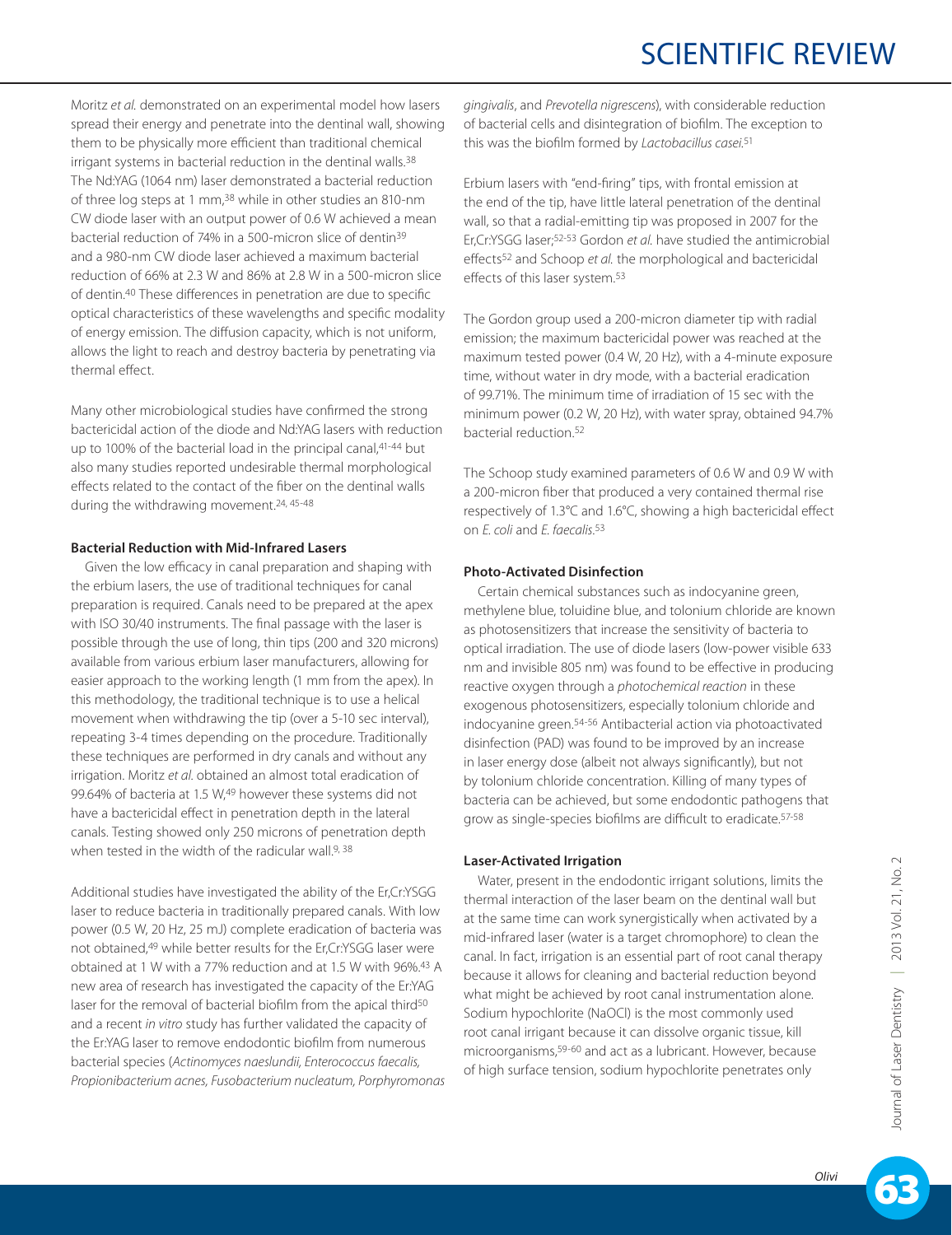130  $\mu$ m into dentinal tubules, $3$  while bacteria can colonize the dentinal tubules deeply up to the periodontal surface (1100 µm from the canal lumen).<sup>61</sup> High temperature and agitation were shown to enhance the efficacy of sodium hypochlorite; the effect of agitation on tissue dissolution was reportedly greater than that of temperature, with continuous agitation of sodium hypochlorite resulting in the fastest tissue dissolution.13

Accordingly, different agitation techniques have been proposed to improve the efficacy of irrigation solutions, including hand agitation as well as sonic and ultrasonic devices.<sup>14, 62</sup>

Lasers have been recently proposed to activate irrigation solutions by the transfer of pulsed energy.<sup>33-35</sup> Laser-activated irrigation by Er:YAG and Er,Cr:YSGG laser light has been suggested to be more effective in removing dentin debris and smear layer in comparison to hand irrigation<sup>15, 18-19</sup> or passive ultrasonic irrigation (PUI).<sup>16, 20</sup> Recently the use of laser energy has been also proposed to enhance the antimicrobial action of sodium hypochlorite.<sup>20, 36</sup>

Hmud *et al.* confirmed the possibility of using near-infrared lasers (940 nm and 980 nm) with a 200-micron fiber to activate the irrigants with powers of 4 W at 10 Hz and 2.5 W at 25 Hz, respectively, and thereby remove debris and smear layer.<sup>63</sup> It is important to call attention to the lack of affinity between these wavelengths and water; consequently, higher powers are needed to produce, via thermal energy, more heating of fluids than agitation or cavitation in the root canal leading to a possible increased capacity of removal of debris and smear layer. In a later study, the authors also verified the safety of using these higher powers that caused a rise in temperature of 30°C in the intracanal irrigant solution with only a maximum of 4°C on the external root surface.64

#### **Photothermal and Photomechanical Phenomena for the Removal of the Smear Layer**

George *et al.* examined the capacity of lasers to activate the irrigating liquids inside the root canal to increase its action. In their study of both Er:YAG and Er,Cr:YSGG lasers, they used 400-micron diameter tips, both flat and conical; the conical tips were etched with hydrofluoric acid to increase the lateral diffusion of energy. The study involved the irradiation of root canals inside of which a thick smear layer was prepared experimentally. The study compared the results of the groups that were laser-irradiated with the groups that were not lasertreated, and reported that the laser activation of irrigants (EDTA with Cetavlon in particular) brought about better cleaning and removal of the smear layer from the dentinal surfaces.15 In a later study, the authors reported that this procedure produced an increase in temperature of only 2.5°C without causing damage to the periodontal structures.<sup>65</sup>

De Moor *et al.* also examined the effects of laser activation of irrigants, comparing it to conventional irrigation (CI) and to passive ultrasound irrigation (PUI). In their study an Er,Cr:YSGG laser was used, 4 times for 5 seconds at 75 mJ, 20 Hz (1.5 W) with an endodontic tip (200-micron diameter, with flat tip), held steady at 5 mm from the apex, to activate sodium hypochlorite at 2.5%. The removal of the smear layer performed with this procedure resulted in significantly better results with respect to the other two methods.<sup>34</sup> It was not necessary to move the fiber up and down in the canal, but was sufficient to keep it steady in the middle third at 5 mm from the apex.<sup>34</sup> This concept greatly simplifies the laser technique, without the need to approach the apex and to negotiate radicular curves.

The high-speed microphotographic study related to this previous experiment suggested that the laser generates a movement of fluids at high speed through a cavitation effect. The expansion and successive implosion of irrigant fluids (by thermal effect) generates a secondary cavitation effect on the intracanal fluids.33 These processes are the same as those reported by Matsumoto *et al.* with an Er:YAG laser.35 A study by de Groot *et al.* also reported the efficacy of the technique of laser activation of irrigants and the improved results obtained in comparison with the passive ultrasonic technique (PUI). The authors suggested the concept of streaming due to the collapse of the laser-induced bubbles in the irrigant solutions used as the main cleaning mechanism of LAI.16

Also De Moor *et al.*, comparing the LAI technique to the passive ultrasound irrigation (PUI), concluded that the laser technique (4 x 5 seconds) is more effective in removing debris than PUI for 20 seconds.17

Macedo *et al.* referred to the main role of activation as a strong modulator of the reaction rate of NaOCl. During the rest interval of 3 minutes with no activation, the consumption of available chlorine increased significantly more after laser activation of the irrigant compared to passive ultrasonic or traditional irrigation.<sup>66</sup>

#### **Photomechanical Phenomena for the Removal of the Smear Layer and Bacterial Biofilm**

The specific LAI technique called *Photon Induced Photoacoustic Streaming (PIPS)* presupposes the use of an Er:YAG laser (LightWalker AT, Fotona, Ljubljana, Slovenia) and its interaction with irrigant solutions (sodium hypochlorite, EDTA, distilled water)18-20, 36 differently from the preceding LAI. This technique uses more of the photoacoustic and photomechanical phenomena rather than the photothermal, with parameter settings that use the subablative energy levels of 20 to 50 mJ at 10 to 15 Hz, with impulses of only 50 microseconds of duration. With an average power of only 0.2-0.5 W, each impulse interacts with the water molecules with a nominal peak power of 400-1000 Watts, creating a shock wave-like phenomenon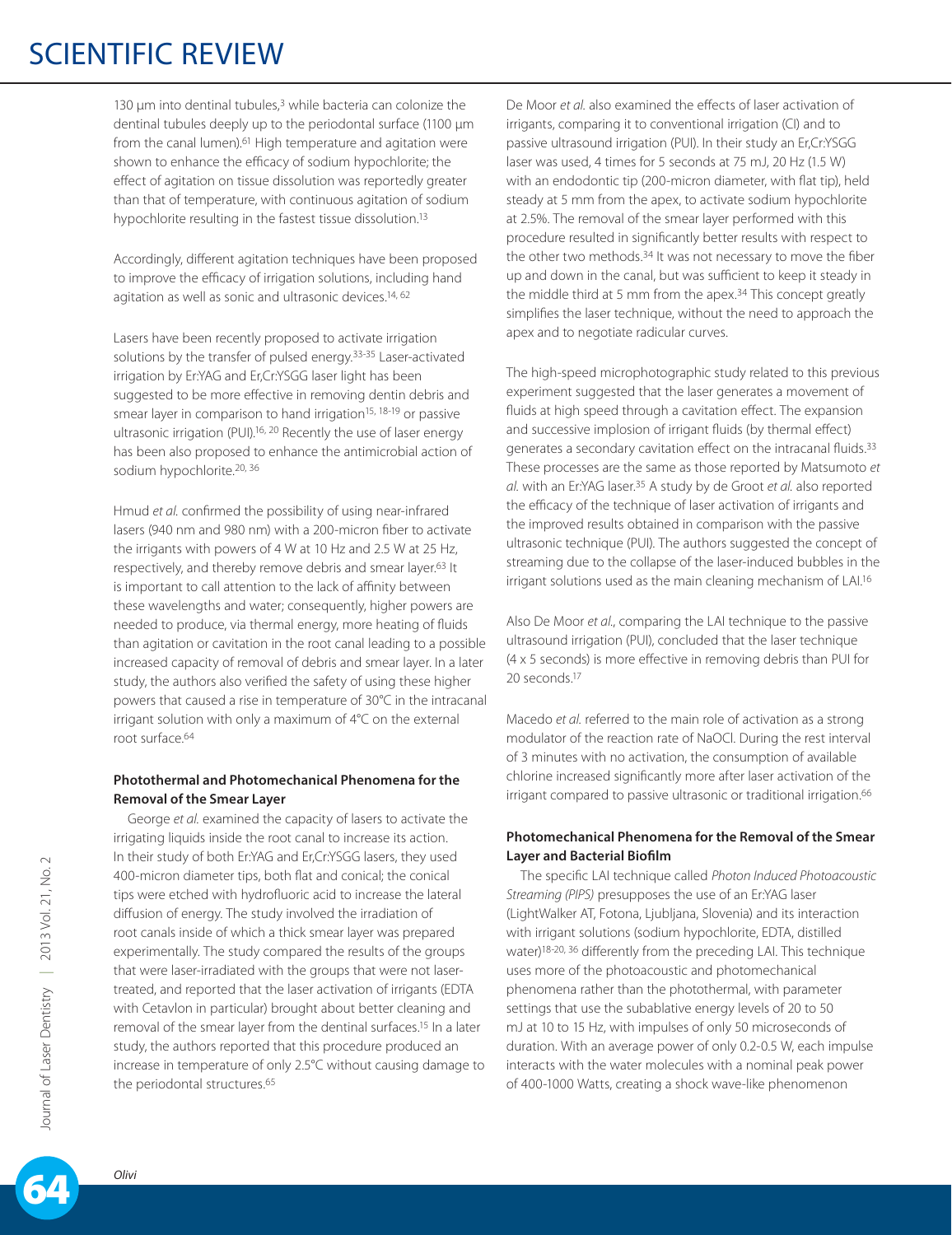

*Figure 9: Position of the laser fibers in the traditional laser endodontic technique: 1 mm short of the apex (left) and in LAI (right), 5 mm short of the apex.*

*[Figure 9 is provided courtesy of Giovanni Olivi, MD, DDS, and appears as Figure 17(a) in: Olivi G, Crippa R, DiVito E, Iaria G, Kaitsas V. Laser in endodontics: A review and outlook.* Endo Tribune (Italian Edition) *2010;4(1):1, 13-18. Italian.]*

> *Figure 11: Position of the laser tip in the PIPS technique: steady in the pulp chamber.*



*Figure 12: PIPS 400/12 and 600/9 tips (Light-Walker AT, Fotona, Ljubljana, Slovenia).*



*Figure 10: Z2 and Z3 endo tips (200 and 300 microns) for an Er,Cr:YSGG laser (Waterlase MD, Biolase, Irvine, Calif., USA).*



65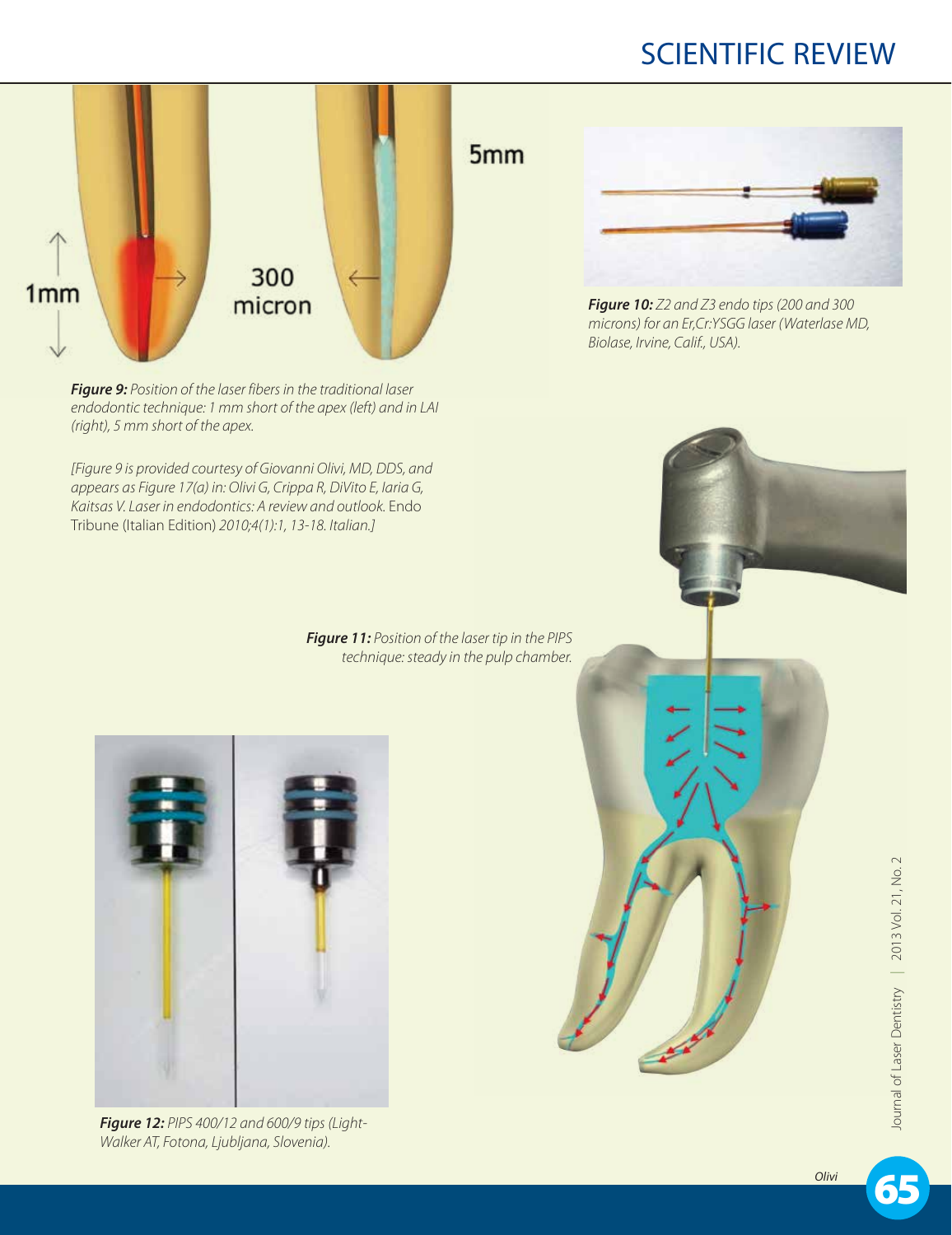leading to the formation of a powerful streaming of fluids inside the canal, without generating the undesirable thermal effects seen with other methodologies. The study with thermocouples applied to the radicular apical third revealed only 1.2°C of thermal rise after 20 seconds and 1.5°C after 40 seconds of continuous irradiation.18

Results from as-yet-unpublished fluid dynamics studies from the University of Southern California demonstrate significant differences in velocities and movement when ultrasonic irrigation was compared to PIPS. Ultrasonic analysis showed a more "linear" and standing wave-type of fluid movement which was located only within 0.5 to 1.0 mm of the tip. Activity was measured at distances in 3 mm increments from the tip to 21 mm and no significant movement was seen past 3 mm. This confirms the reports from Matsumoto and Ahmad that found reduced vibration activity in narrow and curved canals with PUI.35, 67 PIPS on the other hand showed a more dramatic "turbulent" flow movement when compared to the use of ultrasonic. Of particular interest was the ability of this technique to show significant movement not only near the tip, but distant from the tip. At 21 mm the velocities achieved with PIPS were 4 times greater than those with the ultrasonic device. This makes PIPS a useful irrigation tool for the clinician to more effectively move and drive irrigants three-dimensionally to all the smaller and complex dental morphologies often seen in the difficult-to-reach apical third and also allows for cleaning and bacterial reduction of the root canal efficiently without the need to enlarge the apical preparation. This ultimately leads to improving the success rate of therapies in both narrow and curved canals without the need to enlarge the apical preparation, contributing to a more minimally invasive preparation and methodology.

Moreover, this stronger activation of the irrigants lends itself to the considerable advantage of placing the newly designed tip in the pulp chamber only, without the problematic insertion of the tip into the middle third of the canal or at 1mm from the apex as required by the other techniques (LAI and traditional). The latest tip available is only 9 mm in length, 600 micron in diameter, with a "radial and stripped" designed terminal. The final 4 mm are without coating to allow a greater lateral emission of energy compared to the frontal tip (Figure 12). This mode of energy emission makes better use of the laser energy when, at subablative levels, it is delivered with very high nominal peak

powers for each single pulse of 50 microseconds (400 W). This in turn produces powerful shock waves in the irrigants leading to a demonstrable and significant mechanical effect on the dentinal wall.

Studies showed the laser-assisted removal of the smear layer to be superior to the control groups with only EDTA or distilled water. The samples treated with laser and EDTA for 20 and 40 seconds show a complete removal of the smear layer with open dentinal tubules (score 1 according to Hulsmann) and the absence of undesirable thermal phenomena, which is characteristic in the dentinal walls treated with traditional laser techniques. With high magnification, the collagen structure is maintained intact suggesting the hypothesis of a minimally invasive endodontic treatment.18-19

The main role of laser activation as a strong modulator of the reaction rate of NaOCl, reported by Macedo *et al.*, 66 suggested new studies to investigate the ability of PIPS and sodium hypochlorite to improve the bacterial reduction of *ex vivo* infected root canals through the PIPS technique. Few studies have investigated the ability of lasers to remove bacterial biofilm from canal walls.20, 36 Bacterial biofilm is a thin layer of microorganisms in which cells adhere to each other on a surface, frequently embedded within a self-generated matrix of extracellular polymeric substance that protect them from chemical and physical forces. In contrast, planktonic cells of the same organism are single cells that may float or swim in a liquid medium and may be easily destroyed by chemical irrigants or lasers. Peters *et al.* reported a significant reduction of the bacterial load of 99.5% of 3 week-incubated bacterial biofilm, by using PIPS and NaOCl for 30 seconds with 30 seconds of resting time.<sup>20</sup> Pedullà *et al.* also reported a strong reduction of bacterial load of 99.8% of *Enterococcus faecalis* cells incubated for 15 days by using 30 seconds of Er:YAG laser activation. This study also indicated that laser activation of distilled water alone was not sufficient to yield bacteria reduction (73%); this report underscored the role of sodium hypochlorite in root canal disinfection but also the importance of physical impact of the shock wave in bacterial cell destruction.22

Tables 2 and 3 summarize the differences between the laser techniques.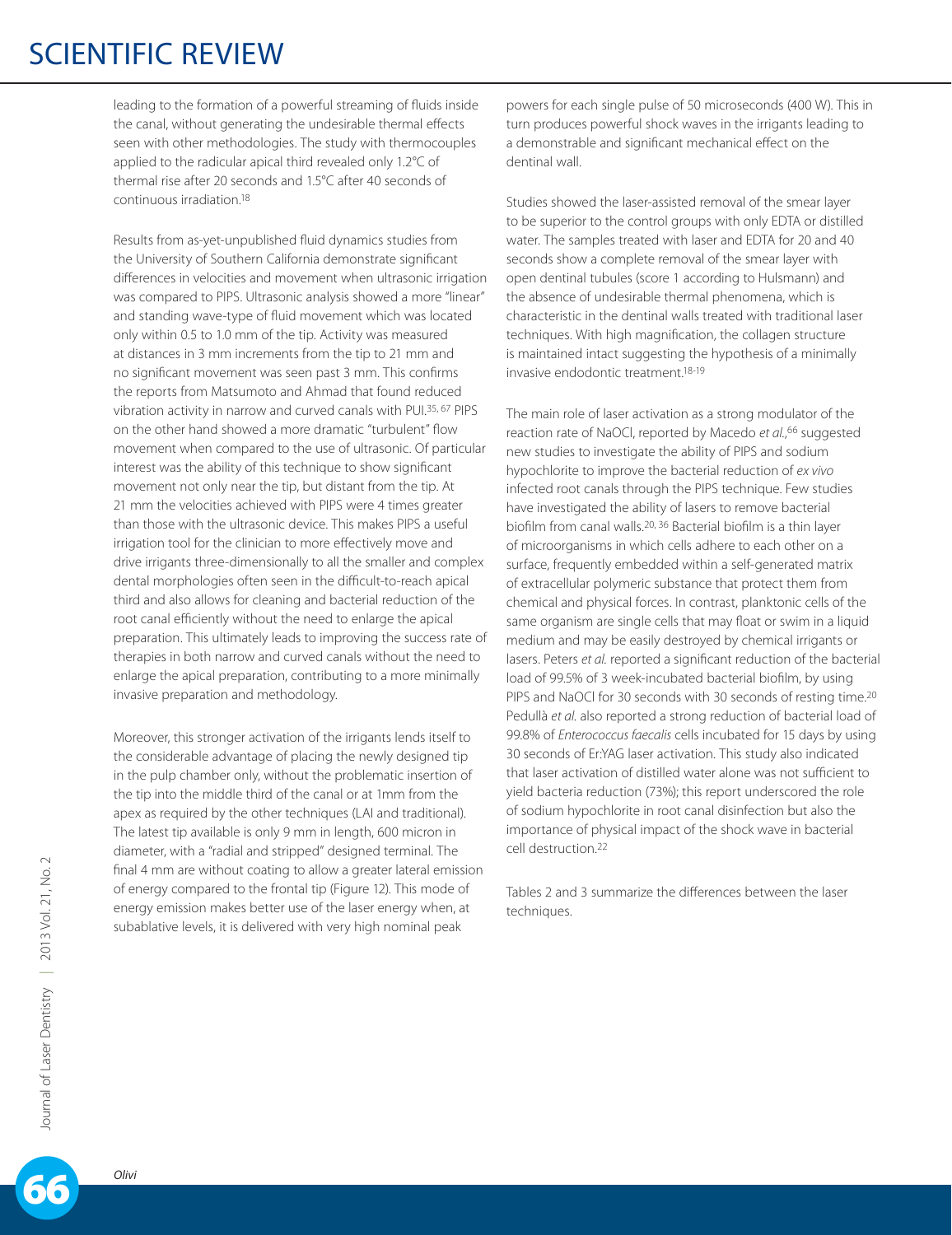| <b>LASER</b><br><b>TECHNIQUE</b> | <b>LASER EFFECTS</b>                                             | <b>TIP POSITION</b>          | TIP SIZE              | <b>TIP DESIGN</b>                        | <b>APICAL</b><br><b>PREPARATION</b> |
|----------------------------------|------------------------------------------------------------------|------------------------------|-----------------------|------------------------------------------|-------------------------------------|
| Direct Irradiation               | photothermal                                                     | Apex<br>mm shorter           | 200-300 micron        | end-firing                               | ISO 30-40                           |
| LAI                              | photothermal,<br>cavitation                                      | Middle Third<br>5 mm shorter | 200-300-400<br>micron | tapered<br>and/or chemically<br>modified | <b>ISO 30-40</b>                    |
| <b>PIPS</b>                      | Photothermal,<br>photomechanical,<br>photoacoustic<br>shock wave | Pulp Chamber                 | 400 micron            | tapered and<br>stripped                  | ISO 20-25                           |

### Table 2: Intracanal Laser Techniques

### Table 3: Investigations of Laser Techniques in Endodontics

| <b>Author</b><br><b>Reference</b> | Laser<br><b>Technique</b>                | Laser<br><b>Energy</b><br>(mJ) | <b>Pulse Duration</b><br>(microseconds) | <b>Nominal</b><br>Peak<br><b>Power</b><br>(Watts) | <b>Fiber</b><br>(microns)    | <b>Fiber</b><br><b>Position</b>                                   | <b>Apical</b><br><b>Preparation</b>        | <b>Erbium</b><br>Laser<br>Wavelength<br>(nm) |
|-----------------------------------|------------------------------------------|--------------------------------|-----------------------------------------|---------------------------------------------------|------------------------------|-------------------------------------------------------------------|--------------------------------------------|----------------------------------------------|
| George<br>$et$ al. $15$           | $\lfloor A \rfloor$<br>$10 \times 5$ sec | 37.5                           | 140<br>200                              | 267<br>187                                        | 400<br>conically<br>modified | Working<br>Length<br>less 1 mm                                    | ISO 50/5<br>Working<br>Length              | 2780<br>2940                                 |
| de Moor<br>$et$ al. $17$          | LAI<br>$4 \times 5$ sec                  | 75                             | 140<br>250                              | 535<br>300                                        | 200                          | Working<br>Length<br>less 5 mm,<br>stationary                     | ISO 40/6<br>Working<br>Length              | 2780<br>2940                                 |
| Macedo<br>et al. <sup>66</sup>    | A <br>$1$ min                            | 65                             | 250                                     | 260                                               | 280                          | Working<br>Length<br>less 1 mm,<br>moved up<br>and down<br>x 4 mm | Bovine Teeth,<br>Standardized<br>$0.23$ mm | 2940                                         |
| Matsumoto<br>$et$ al. 35          | LAI                                      | 11<br>18<br>26                 | 250                                     | 44<br>72<br>104                                   | 300<br>cone-<br>shaped       | Working<br>Length<br>less 2 or<br>$5$ mm,<br>stationary           | <b>Glass Model</b><br>1 <sub>mm</sub>      | 2940                                         |
| DiVito et al.<br>$(2012)^{18}$    | PIPS<br>20-40 sec                        | 20                             | 50                                      | 400                                               | 400<br><b>PIPS</b>           | Pulp<br>Chamber,<br>stationary                                    | ISO 20/.06                                 | 2940                                         |

67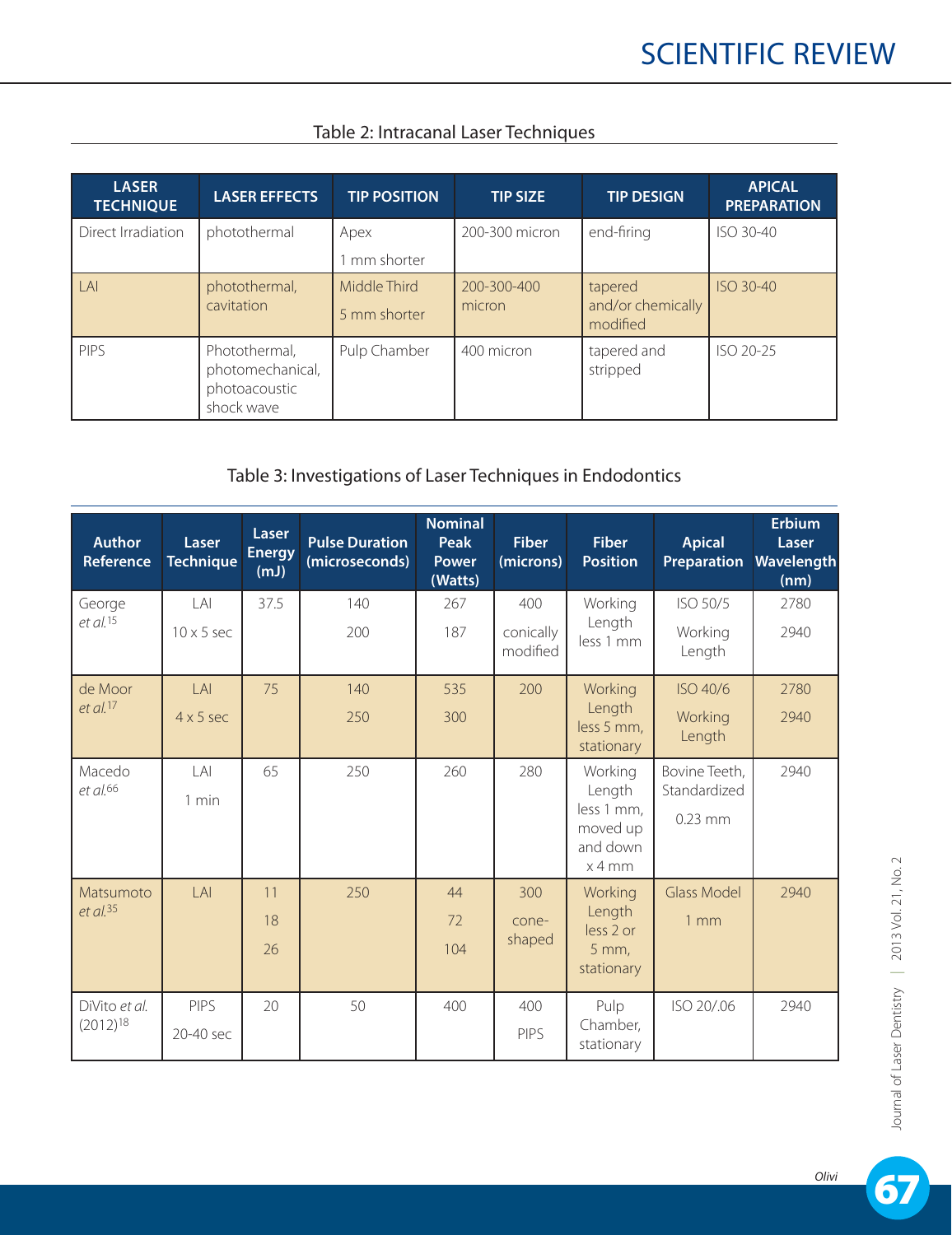### DISCUSSION AND CONCLUSIONS

Laser technology used in endodontics during the last 20 years has undergone an important evolution. Research in recent years has been directed toward producing laser technologies (such as impulses of reduced length, radial-firing and stripped tips) and techniques (such as LAI and PIPS) that are able to simplify laser use in endodontics and minimize the undesirable thermal effects on the dentinal walls, using lower energies in the presence of chemical irrigants. EDTA has proved to be the best solution for the LAI technique that activates the liquid and enhances its cleaning of the smear layer. The use of a laser (PIPS) to activate sodium hypochlorite increases its antimicrobial activity. Finally, the PIPS technique reduces the thermal effects and exerts both a stronger cleaning and bactericidal action, because of its streaming of fluids initiated by the photonic energy of the laser. Further studies are necessary to validate the LAI and PIPS techniques as innovative technologies in modern endodontics.

### AUTHOR BIOGRAPHY



Giovanni Olivi, MD, DDS

Dr. Giovanni Olivi is an Adjunct Professor of Endodontics at the University of Genoa School of Dentistry, and a Board member and Professor in the Master Course in Laser Dentistry at the same University. In 2002 he completed the postgraduate laser course at the University of Firenze, and two years later received laser certification from the International Society for Lasers in Dentistry (ISLD). In 2006 he achieved Advanced Proficiency from the Academy of Laser Dentistry (ALD) and received Mastership in 2009. Dr. Olivi is the 2007 recipient of ALD's Leon Goldman Award for Clinical Excellence. He has authored more than 50 articles on dentistry topics and is a co-author of the books *I Laser in Traumatologia Dentale* (in Italian, Martina Publishing, Bologna, Italy, 2010) and *Pediatric Laser Dentistry: A User's Guide* (in English, Quintessence Publishing, Chicago, Ill., USA, 2011). Dr. Olivi maintains a private practice in endodontics, restorative, and pediatric dentistry in Rome, Italy. Dr. Olivi may be contacted by e-mail at olivilaser@gmail.com.

*Disclosure: Dr. Olivi has relationships with several laser companies (including AMD-DENTSPLY, Biolase, and Fotona) but receives no financial compensation for his research or for writing articles.*

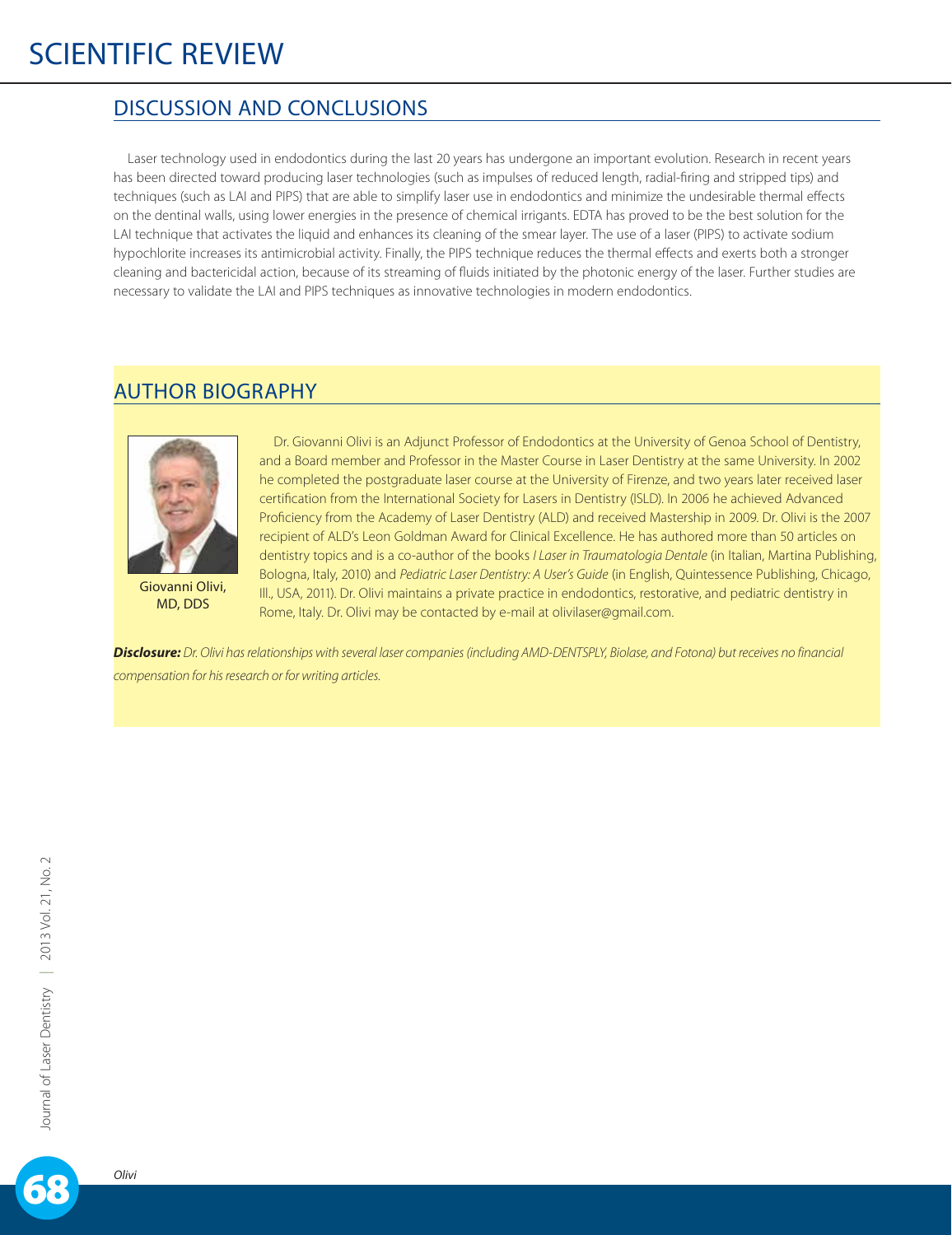### **REFERENCES**

- 1. Weichman JA, Johnson FM. Laser use in endodontics. A preliminary investigation. *Oral Surg Oral Med Oral Pathol* 1971;31(3):416-420.
- 2. Ricucci D, Siqueira JF Jr. Fate of the tissue in lateral canals and apical ramifications in response to pathologic conditions and treatment procedures. *J Endod* 2010;36(1):1-15.
- 3. Berutti E, Marini R, Angeretti A. Penetration ability of different irrigants into dentinal tubules. *J Endod* 1997;23(12):725-727.
- 4. Pini R, Salimbeni R, Vannini M, Barone R, Clauser C. Laser dentistry: A new application of excimer laser in root canal therapy. *Lasers Surg Med* 1989;9(4):352-357.
- 5. Myers TD. Lasers in dentistry. *CDS Rev* 1991;84(8):26-29.
- 6. Gutknecht N, Behrens VG. Die bearbeitung der wurzelkanalwände mit dem Nd-YAG laser [Instrumentation of root canal walls with Nd-YAG laser]. *ZWR* 1991;100(10):748-750, 752, 755. German.
- 7. Stabholz A, Moshonov J, Rotstein I. Le laser en endodontie [Lasers in endodontics]. *Rev Belge Med Dent* 1992;47(4):9-15. French.
- 8. Schoop U, Kluger W, Moritz A, Nedjelik N, Georgopoulos A, Sperr W. Bactericidal effect of different laser systems in the deep layers of dentin. *Lasers Surg Med* 2004;35(2):111-116.
- 9. Moritz A. *Oral Laser Application.* Berlin: Quintessence Verlags-GmbH, 2006: 258-277.
- 10. Beer F, Buchmair A, Wernisch J, Georgopoulos A, Moritz A. Comparison of two diode lasers on bactericidity in root canals – An *in vitro* study. *Lasers Med Sci* 2012;27(2):361-364.
- 11. Schoop U, Kluger W, Dervisbegovic S, Goharkhay K, Wernisch J, Georgopoulos A, Sperr W, Moritz A. Innovative wavelengths in endodontic treatment. *Lasers Surg Med* 2006;38(6):624-630.
- 12. Sirtes G, Waltimo T, Schaetzle M, Zehnder M. The effects of temperature on sodium hypochlorite short-term stability, pulp dissolution capacity, and antimicrobial efficacy. *J Endod* 2005 Sep;31(9):669-671.
- 13. Stojicic S, Zivkovic S, Qian W, Zhang H, Haapasalo M. Tissue dissolution by sodium hypochlorite: Effect of concentration, temperature, agitation, and surfactant. *J Endod* 2010;36(9):1558-1562.
- 14. Gu L-s, Kim JR, Ling J, Choi KK, Pashley DH, Tay FR. Review of contemporary irrigant agitation techniques and devices. *J Endod* 2009;35(6):791-804.
- 15. George R, Meyers IA, Walsh LJ. Laser activation of endodontic irrigants with improved conical laser fiber tips for removing smear layer in the apical third of the root canal. *J Endod* 2008;34(12):1524-1527.
- 16. de Groot SD, Verhaagen B, Versluis M, Wu M-K, Wesselink PR, van der Sluis LWM. Laser-activated irrigation within root canals: Cleaning efficacy and flow visualization. *Int Endod J* 2009;42(12):1077-1083.
- 17. De Moor RJG, Meire M, Goharkhay K, Moritz A, Vanobbergen J. Efficacy of ultrasonic versus laser-activated irrigation to remove artificially placed dentin debris plugs. *J Endod* 2010;36(9):1580-1583.
- 18. DiVito E, Peters OA, Olivi G. Effectiveness of the erbium:YAG laser and new design radial and stripped tips in removing the smear layer after root canal instrumentation. *Lasers Med Sci* 2012;27(2):273-280.
- 19. DiVito EE, Colonna MP, Olivi G. The photoacoustic efficacy of an Er:YAG laser with radial and stripped tips on root canal dentin walls: An SEM evaluation. *J Laser Den*t 2011;19(1):156- 161.
- 20. Peters OA, Bardsley S, Fong J, Pandher G, DiVito E. Disinfection of root canals with photon-initiated photoacoustic streaming. *J Endod* 2011;37(7):1008-1012.
- 21. Kesler G, Koren R, Kesler A, Hay N, Gal R. Three years of clinical evaluation of endodontically treated teeth by 15 F  $CO<sub>2</sub>$  laser microprobe: *In vivo* study. *J Clin Laser Med Surg* 1999;17(3):111- 114.
- 22. Pedullà E, Genovese C, Campagna E, Tempera G, Rapisarda E. Decontamination efficacy of photon-initiated photoacoustic streaming (PIPS) of irrigants using low-energy laser settings: An *ex vivo* study. *Int Endod J* 2012;45(9):865-870.
- 23. Watanabe S, Saegusa H, Anjo T, Ebihara A, Kobayashi C, Suda H. Dentin strain induced by laser irradiation. *Aust Endod J* 2010;36(2):74-78.
- 24. Kaitsas V, Signore A, Fonzi L, Benedicenti S, Barone M. Effects of Nd:YAG laser irradiation on the root canal wall dentin of human teeth: A SEM study. *Bull Group Int Rech Sci Stomatol Odontol* 2001;43(3):87-92.
- 25. da Costa Ribeiro A, Nogueira GEC, Antoniazzi JH, Moritz A, Zezell DM. Effects of diode laser (810 nm) irradiation on root canal walls: Thermographic and morphological studies. *J Endod* 2007;33(3):252-255.
- 26. He H, Yu J, Song Y, Lu S, Liu H, Liu L. Thermal and morphological effects of the pulsed Nd:YAG laser on root canal surfaces. *Photomed Laser Surg* 2009;27(2):235-240.
- 27. Yamazaki R, Goya C, Yu D-G, Kimura Y, Matsumoto K. Effects of erbium, chromium:YSGG laser irradiation on root canal walls: A scanning electron microscopic and thermographic study. *J Endod* 2001;27(1):9-12.
- 28. Takeda FH, Harashima T, Kimura Y, Matsumoto K. Comparative study about the removal of smear layer by three types of laser devices. *J Clin Laser Med Surg* 1998;16(2):117-122.
- 29. Takeda FH, Harashima T, Eto JN, Kimura Y, Matsumoto K. Effect of Er:YAG laser treatment on the root canal walls of human teeth: An SEM study. *Endod Dent Traumatol* 1998;14(6):270-273.
- 30. Takeda FH, Harashima T, Kimura Y, Matsumoto K. Efficacy of Er:YAG laser irradiation in removing debris and smear layer on root canal walls. *J Endod* 1998;24(8):548-551.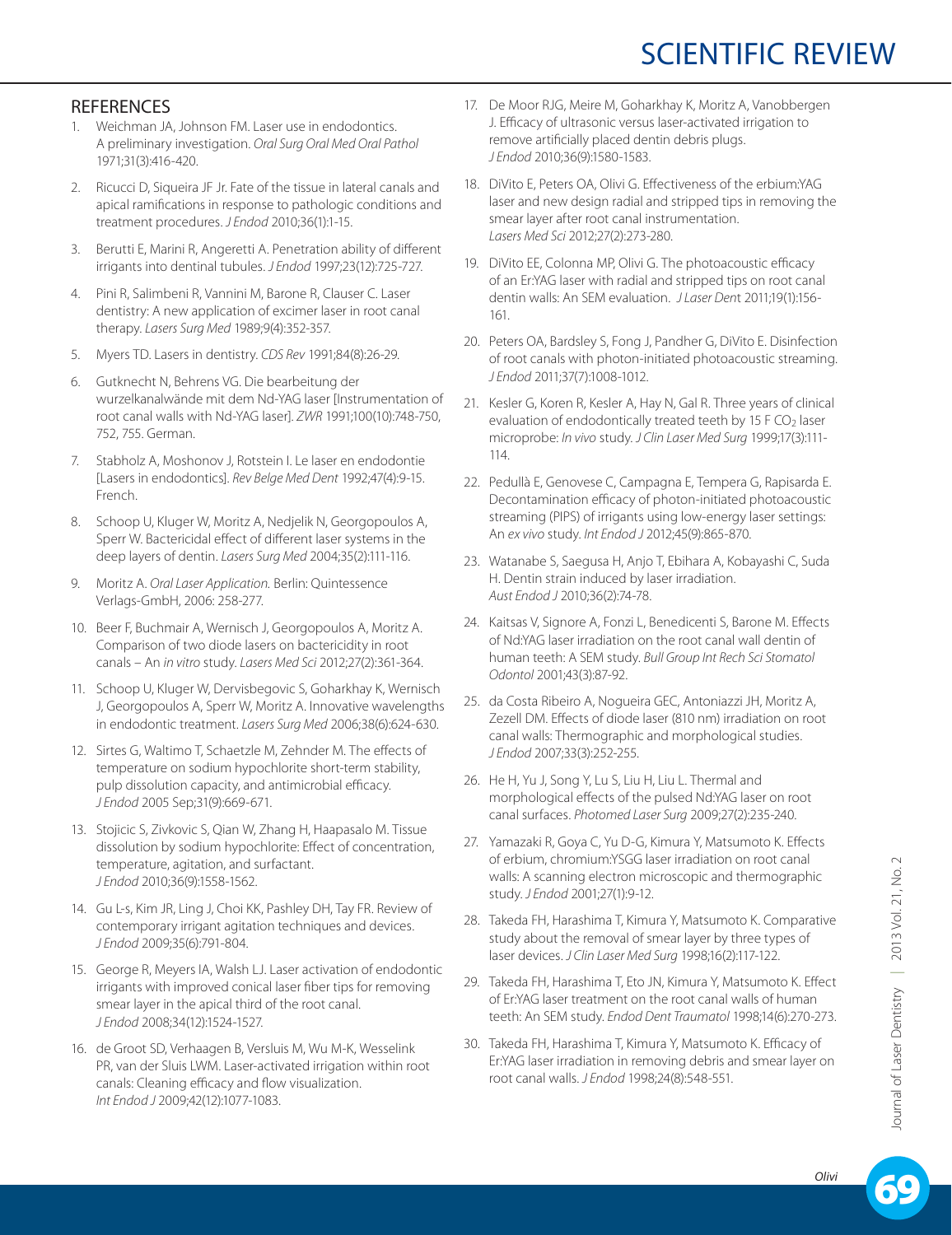- 31. Altundasar E, Özçelik B, Cehreli ZC, Matsumoto K. Ultramorphological and histochemical changes after ER,CR:YSGG laser irradiation and two different irrigation regimes. *J Endod* 2006;32(5):465-468.
- 32. Roper MJ, White JM, Goodis HE, Gekelman D. Twodimensional changes and surface characteristics from an erbium laser used for root canal preparation. *Lasers Surg Med* 2010;42(5);379-383.
- 33. Blanken J, De Moor RJG, Meire M, Verdaasdonk R. Laser induced explosive vapor and cavitation resulting in effective irrigation of the root canal. Part 1: A visualization study. *Lasers Surg Med* 2009;41(7):514-519.
- 34. De Moor RJG, Blanken J, Meire M, Verdaasdonk R. Laser induced explosive vapor and cavitation resulting in effective irrigation of the root canal. Part 2: Evaluation of the efficacy. *Lasers Surg Med* 2009;41(7):520-523.
- 35. Matsumoto H, Yoshimine Y, Akamine A. Visualization of irrigant flow and cavitation induced by Er:YAG laser within a root canal model. *J Endod* 2011;37(6):839-843.
- 36. Jaramillo DE, Aprecio RM, Angelov N, DiVito E, McClammy TV. Efficacy of photon induced photoacoustic streaming (PIPS) on root canals infected with *Enterococcus faecalis:* A pilot study. *Endod Prac* 2012;5(3):28-33.
- 37. George R, Walsh LJ. Laser fiber-optic modifications and their role in endodontics. *J Laser Dent* 2012;20(1):24-30.
- 38. Moritz A, Schoop U, Jiru E, Goharkhay K, Wernisch J, Sperr W. Morphological changes of *E. coli* and *E. faecalis* after Er:YAG and Nd:YAG laser irradiation through different layers of dentin. 2nd Congress of the European Society for Oral Laser Applications, Florence, Italy, May 15-18, 2003. Abstract.
- 39. Gutknecht N, van Gogswaardt D, Conrads G, Apel C, Schubert C, Lampert F. Diode laser radiation and its bactericidal effect in root canal wall dentin. *J Clin Laser Med Surg* 2000;18(2):57- 60.
- 40. Gutknecht N, Franzen R, Schippers M, Lampert F. Bactericidal effect of a 980-nm diode laser in the root canal wall dentin of bovine teeth. *J Clin Laser Med Surg* 2004;22(1):9-13.
- 41. Gutknecht N, Moritz A, Conrads G, Sievert T, Lampert F. Bactericidal effect of the Nd:YAG laser in *in vitro* root canals. *J Clin Laser Med Surg* 1996;14(2):77-80.
- 42. Moritz A, Gutknecht N, Goharkhay K, Schoop U, Wernisch J, Sperr W. *In vitro* irradiation of infected root canals with a diode laser: Results of microbiologic, infrared spectrometric, and stain penetration examinations. *Quintessence Int* 1997;28(3):205-209.
- 43. Wang Q-q, Zhang C-f, Yin X-z. Evaluation of the bactericidal effect of Er,Cr:YSGG, and Nd:YAG lasers in experimentally infected root canals. *J Endod* 2007;33(7):830-832.
- 44. de Souza EB, Cai S, Simionato MRL, Lage-Marques JL. Highpower diode laser in the disinfection in depth of the root canal dentin. *Oral Surg Oral Med Oral Pathol Oral Radiol Endod* 2008;106(1):e68-e72.
- 45. Gurbuz T, Ozdemir Y, Kara N, Zehir C, Kurudirek M. Evaluation of root canal dentin after Nd:YAG laser irradiation and treatment with five different irrigation solutions: A preliminary study. *J Endod* 2008;34(3):318-321.
- 46. de Moura-Netto C, de Moura AAM, Davidowicz H, Aun CE, Antonio MPdS. Morphologic changes and removal of debris on apical dentin surfaces after Nd:YAG laser and diode laser irradiation. *Photomed Laser Surg* 2008;26(3):263-266.
- 47. Faria MIA, Souza-Gabriel AE, Marchesan MA, Sousa-Neto MD, Silva-Sousa YTC. Ultrastructural evaluation of radicular dentin after Nd:YAG laser irradiation combined with different chemical substances. *Gen Dent* 2008;56(7):641-646.
- 48. Alfredo E, Souza-Gabriel AE, Silva SRC, Sousa-Neto MD, Brugnera-Junior A, Silva-Sousa YTC. Morphological alterations of radicular dentine pretreated with different irrigating solutions and irradiated with 980-nm diode laser. *Microsc Res Tech* 2009;72(1):22-27.
- 49. Moritz A, Schoop U, Goharkhay K, Jakolitsch S, Kluger W, Wernisch J, Sperr W. The bactericidal effect of Nd:YAG, Ho:YAG, and Er:YAG laser irradiation in the root canal: An *in vitro* comparison. *J Clin Laser Med Surg* 1999;17(4):161-164.
- 50. Araki ÂT, Ibraki Y, Kawakami T, Lage-Marques JL. Er:YAG laser irradiation of the microbiological apical biofilm. *Braz Dent J* 2006;17(4):296-299.
- 51. Noiri Y, Katsumoto T, Azakami H, Ebisu S. Effects of Er:YAG laser irradiation on biofilm-forming bacteria associated with endodontic pathogens *in vitro. J Endod* 2008;34(7):826-829.
- 52. Gordon W, Atabakhsh VA, Meza F, Doms A, Nissan R, Rizoiu I, Stevens RH. The antimicrobial efficacy of the erbium, chromium:yttrium-scandium-gallium-garnet laser with radial emitting tips on root canal dentin walls infected with *Enterococcus faecalis. J Am Dent Assoc* 2007;138(7):992-1002.
- 53. Schoop U, Barylyak A, Goharkhay K, Beer F, Wernisch J, Georgopoulos A, Sperr W, Moritz A. The impact of an erbium, chromium:yttrium-scandium-gallium-garnet laser with radial-firing tips on endodontic treatment. *Lasers Med Sci* 2009;24(1):59-65.
- 54. Lee MT, Bird PS, Walsh LJ. Photo-activated disinfection of the root canal: A new role for lasers in endodontics. *Aust Endod J* 2004;30(3):93-98.
- 55. Williams JA, Pearson GJ, Colles MJ. Antibacterial action of photoactivated disinfection {PAD} used on endodontic bacteria in planktonic suspension and in artificial and human root canals. *J Dent* 2006;34(6):363-371.
- 56. Nagayoshi M, Nishihara T, Nakashima K, Iwaki S, Chen K-K, Terashita M, Kitamura C. Bactericidal effects of diode laser irradiation on *Enterococcus faecalis* using periapical lesion defect model. *ISRN Dent* 2011;2011:870364. doi: 10.5402/2011/870364. Epub 2011 Jul 14.
- 57. Lim Z, Cheng JL, Lim TW, Teo EG, Wong J, George S, Kishen A. Light activated disinfection: an alternative endodontic disinfection strategy. *Aust Dent J* 2009;54(2):108-114.

*Olivi* 70